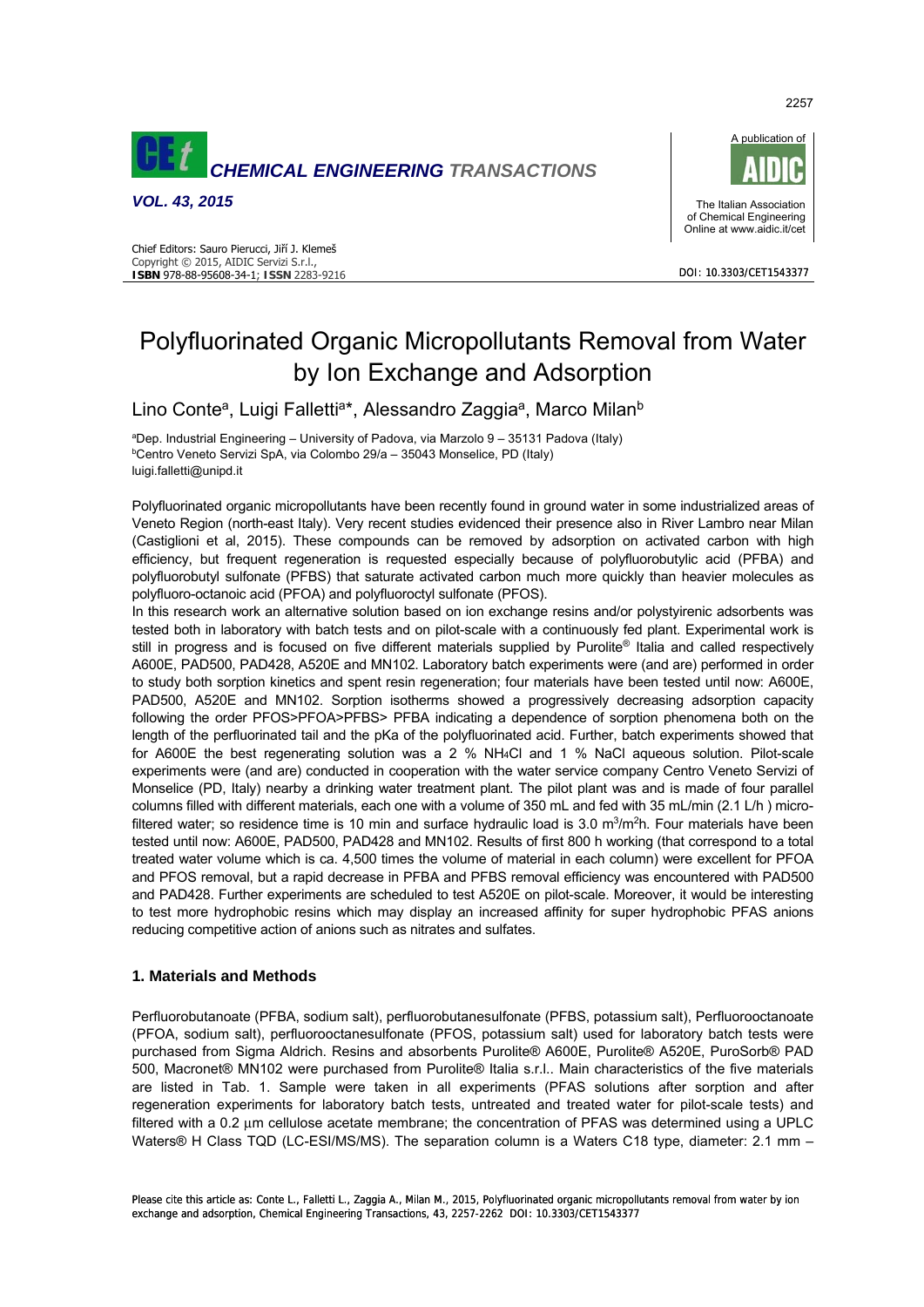length 150 mm. SPE cartridge uses a polystyrene-divinylbenzene WBA resin Phenomenex STRATA X-AW 200 mg/mL. The analytical method used is the EPA 537.

| Resins          | Matrix                                  | Porosity    | Functional group                       | Exchange<br>capacity (meq/L) |
|-----------------|-----------------------------------------|-------------|----------------------------------------|------------------------------|
|                 | Purosorb PAD428 Brominated Polystyrenic | Macroporous | Nonionic                               | N.A.                         |
| Purosorb PAD500 | Polystyrenic                            | Macroporous | Nonionic                               | N.A.                         |
| Macronet MN102  | Polystyrenic crosslinked                | Macroporous | Tertiary amine                         | 0.2                          |
| Purolite A600E  | Polystyrenic                            | Gelular     | Quat. ammonium<br>with trimethyl group | 1.4                          |
| Purolite A520E  | Polystyrenic                            | Macroporous | Quat. ammonium<br>with triethyl group  | 0.9                          |

*Table 1: Features of the five resins/adsorbents tested.* 

## **2. Batch Sorption Experiments**

Batch sorption experiments were carried out with 5 g resin in flasks containing 250 mL of different solutions of a specific PFAS (perfluorobutanoate, perfluorobuatnsulfonate, perfluorooctanoate, perfluorooctansulfonate); they were continuously mixed with magnetic stirrer at 250 rpm kept at 20 °C in a thermostatic oven for 80 h. Solution pH was adjusted to 7.5 using diluted ammonium hydroxide. The initial concentration of PFAS solution were 0.5 mmol/L and it was measured regularly during each experiment. The amount of PFAS adsorbed was calculated according to the difference of initial and equilibrium PFAS concentration. The different capacity of different resins and polymers in removing micropollutants depends mainly on three parameters including polymer matrix, porosity and functional groups. It is noteworthy that these three parameters affect both sorption capacity and sorption kinetics (Deng et al., 2010). So four different types of anion exchange resins, adsorbent polymers and hybrid polymers were tested in batch sorption experiments in order to determine the kinetic profiles of removal processes for four specific PFAS (PFBA, PFBS, PFOA, PFOS) investigating the effect of resin and polymer properties on sorption capacity and sorption kinetics. In the literature, there are several examples of application of anion exchange resins for the removal of PFAS but there are no references for the use of adsorbent polymers and hybrid polymers (Yu et al., 2009).

Fig. 1 shows the sorption kinetics for PFBA, PFBS, PFOA and PFOS on the four resins and adsorbent tested. The kinetic profiles were characterized by two parameters: the initial sorption rate (*vo*) which represents the sorption rate when the concentration gradient is maximum (μmol/g·h) and sorption capacity at equilibrium (*qe*) which represents the adsorbed quantity at equilibrium (μmol/g). Strong base anion exchange resins display the highest values for both *v0* and *qe*. The pure adsorbent Purosorb® PAD 500 is practically ineffective in removing both PFBA and PFBS whereas the weak base hybrid polymer Macronet® MN102 shows only a weak affinity for short chain PFAS. Although the two strong base anion resins (Purolite® A600E and A520E) displayed a similar shape in the kinetic profile reaching the equilibrium after 40 h their values for  $v_0$  and  $q_e$  are significantly different (see Table 2). Both resins have the same polystyrene matrix crosslinked with divinylbenzene but the A600E has a gelular structure with more hydrophilic trimethyl functional groups whereas A520E has a macroporous structure with more hydrophobic triethyl functional groups. The sorption of all PFAS onto the macroporous resin A520E is faster than onto the gelular A600E indicating that the diffusion through the resin gel structure is the kinetic limiting factor of the sorption process. These data are in good agreement with those reported in literature (Li et al, 2000). Beside the faster kinetics, A520E displayed also a much higher sorption capacity than A600E (almost 5 times higher than the *qe* for A520E) notwithstanding its lower exchange capacity (1.4 eq/L for A600E and 0.9 eq/L for A520E). The higher hydrophobicity of the functional groups of A520E (triethyl) compared to the more hydrophilic trimethyl of A600E may explain the higher affinity of active sites for highly hydrophobic perfluorinated anions. In contrast with data reported by Deng et al. (2010) both A600E and A520E, which have a polystyrene matrix, displayed an higher affinity for long chain PFAS than for shorter ones indicating that size exclusion effects are probably negligible. It is noteworthy that both A600E and A520E are characterized by slower sorption kinetics for short chain PFBA and PFBS than for long chain PFOA and PFOS indicating the need of longer residence times in order to obtain a quantitative removal and decreasing thus the risk of fast breakthrough. These data were also confirmed by the continuous test performed on A600E resin in which the breakthrough of the short PFBA took place long before the breakthrough of PFOA.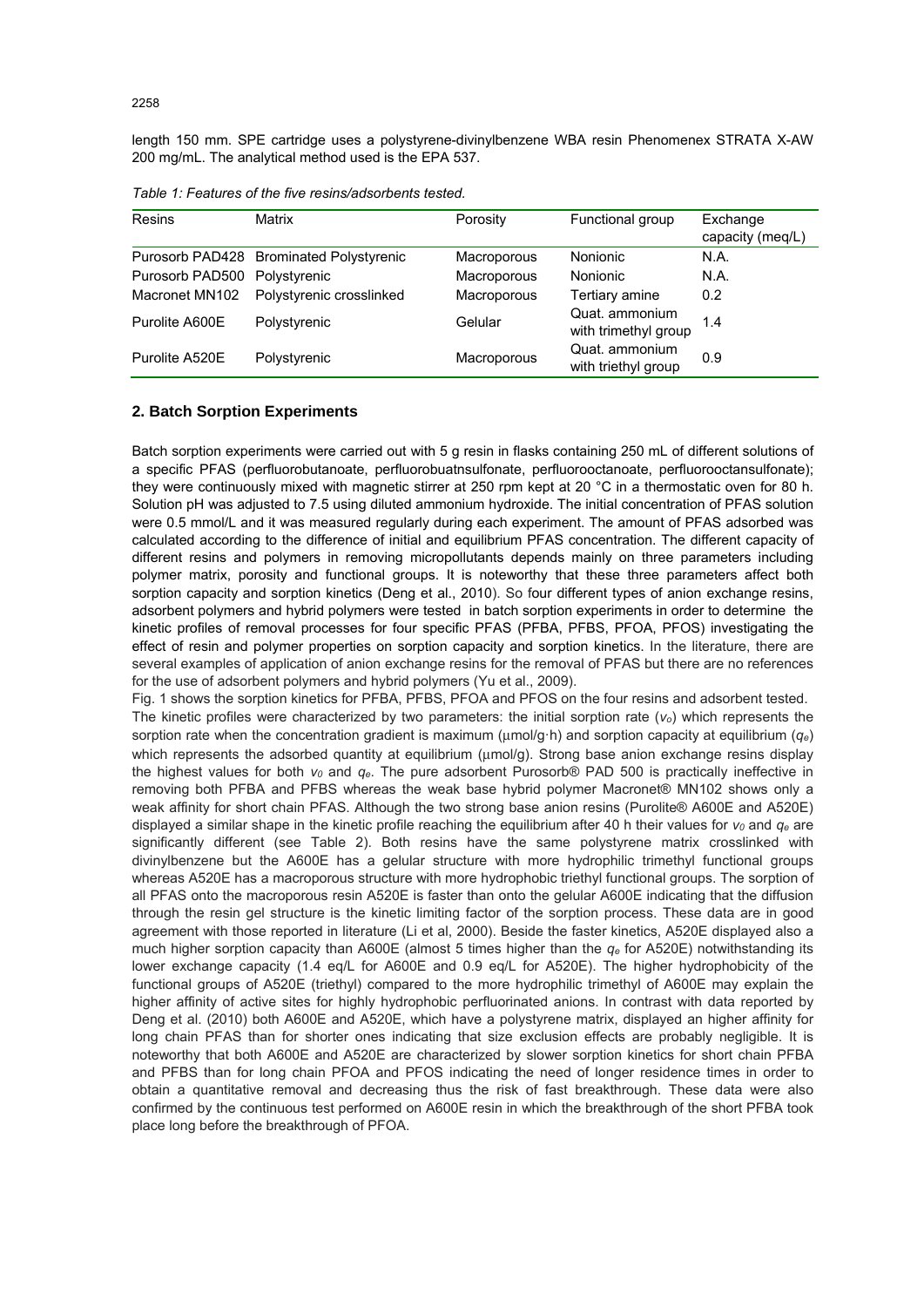

*Figure 1: Sorption kinetics of PFBA, PFBS, PFOA and PFOS on adsorbent polymer Purosorb® PAD500, weak base hybrid polymer Macronet® MN102, strong base gelular resin Purolite® A600E and strong base macroporous resin Purolite® A520E.* 

| Resins          | $v_0$ (mmol/g·h) | $q_e$ (mmol/g) |
|-----------------|------------------|----------------|
| Purosorb PAD500 |                  |                |
| Macronet MN102  |                  |                |
| Purolite A600E  | 21               | 10.9           |
| Purolite A520E  | 3.6              | 20.2           |

# **3. Batch Regeneration Study**

Studying the process of spent resins regeneration is a crucial issue. The main advantage of application of ion exchange resins with respect to activated carbon is the possibility to regenerate them in situ in a simple way. Various solutions have been tested for regeneration depending on the mechanism of removal of PFAS (adsorption or ion exchange). Regeneration agents include aqueous solution of diluted NH4Cl, NH4OH, methanol and mixtures thereof. In order to enhance effectiveness of regeneration process, NH4Cl and NH4OH were used in place of the typical NaCl and NaOH because of the higher water solubility of PFAS ammonium salts compared to sodium salts. Regeneration of adsorbent polymers and hybrid polymers is historically performed with solutions of solvents such as methanol and soda. The use of large amounts of solvents is required to promote desorption of adsorbates from the polymer matrix.

After batch sorption experiments the spent resin (5 g) was filtered out, recovered and rinsed twice with 50 mlLdeionized water and added into 250 mL regeneration solution. Regeneration experiments were performed with a magnetic stirrer at 250 rpm at 20 °C in a thermostatic oven for 80 h. The concentration of specific PFAS in regeneration solution was measured for the whole experiment duration and regeneration percentage was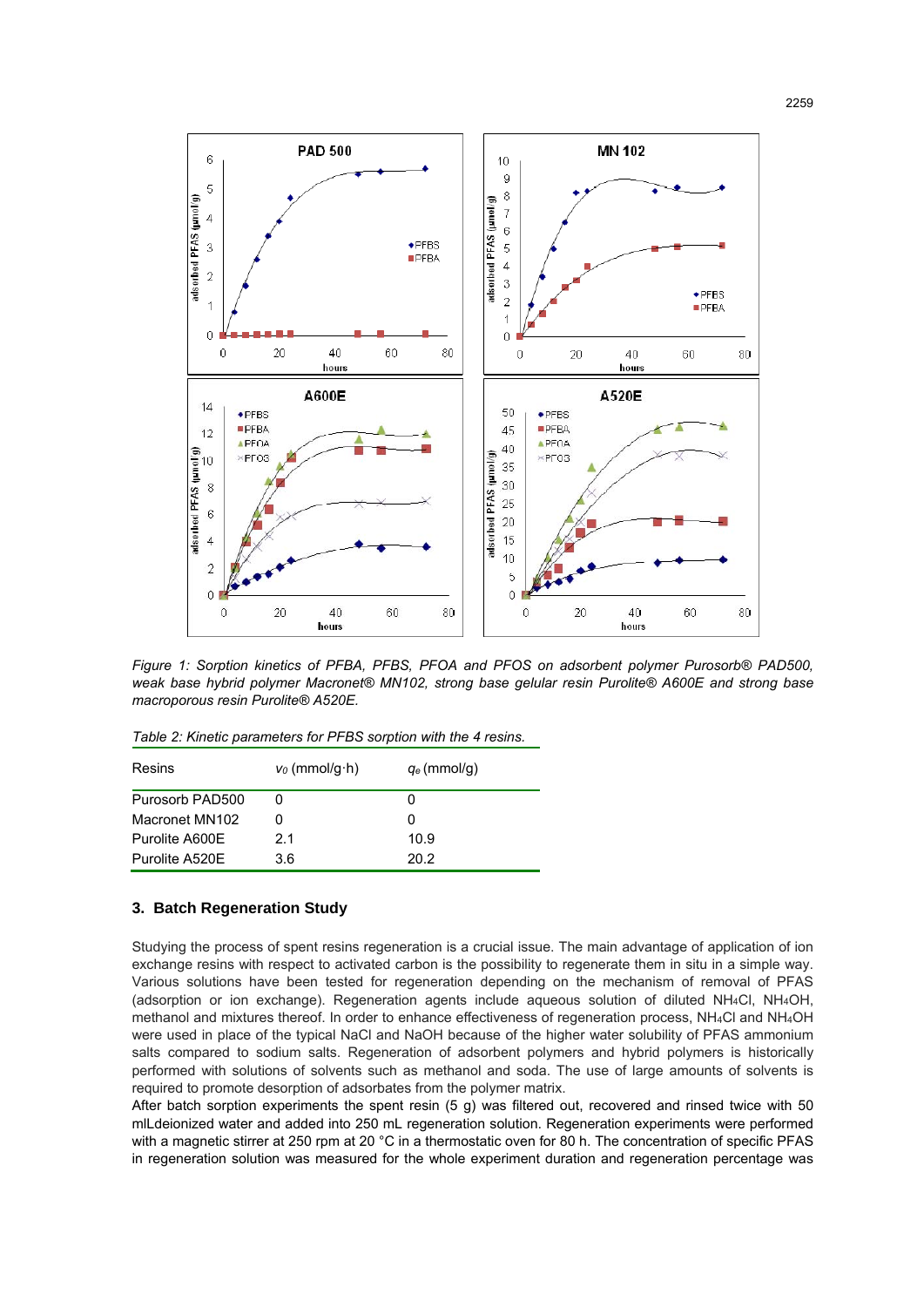then calculated. Figure 2 shows results obtained for regeneration of polymers and resins exhausted with PFOA using different regeneration solutions: 5 % NH4Cl solutions, 5 % NH4OH and diluted methanolic solutions are completely ineffective in regenerating Purosorb® PAD 500 and Macronet® MN 102. When the concentrated mixture methanol and NH4OH was used, it was found that regeneration rate of Macronet® MN 102 increased from almost 0 of diluted methanolic solution to 94.5 %. In contrast to the adsorbent Purosorb® PAD 500 and the hybrid polymer Macronet® MN102 regeneration of strong base anion resins Purolite® A600E and A520E is easily accomplished with diluted solutions of 3 % NH4OH and 3 % NH4Cl. These results emphasize that the effectiveness of desorption of PFOA from spent polymers/resins strongly depends on the sorbent-sorbate interactions and water solubility; the use of regeneration agents which maximize water solubility of PFAS-cation couples is thus of crucial importance.



*Figure 2: Regeneration results of spent polymers saturated with PFOA and resins Purosorb® PAD500, Macronet® MN102, Purolite® A600E and Purolite® A520E with different regeneration solutions.* 

## **4. Pilot Plant Experiments**

A pilot plant was arranged in cooperation with the water service company Centro Veneto Servizi of Monselice (PD, Italy) nearby a drinking water treatment plant. The pilot plant was and is made of four parallel columns filled with different materials, each one with a length of 50 cm (0.5 m), diameter 3 cm (0.03 m), volume 350 ml and fed with 35 mL/min (2.1 L/h) micro-filtered water; so residence time is 10 min and surface hydraulic load is 3.0 m3/m2h. Filling materials tested were respectively A600E, PAD500, PAD428 and MN102. Samples of untreated water and treated water were (and are) taken every 8 h and analyzed by liquid LC-MS as described before to determine polyfluorinated organic compounds with particular attention to PFBA, PFBS, PFOA and PFOS. Particle diameters are respectively 300-1200 um for A600E, 300-500 um for PAD500, 350-1200 um for PAD428 and 450-620 um for MN102.

All the four resins had very high removal efficiency for PFOA and PFOS, but they showed very different behavior towards PFBA and PFBS. Results are reported in figure 3 for the resin PAD500, in Figure 4 for the resin MN102 and in Figure 5 for the resin A600E. Since Italian limits in drinking water are stated as maximum concentration of PFOS (30 ng/L) and as maximum sum of all the other PFAS (500 ng/L), experimental results are represented in these terms, and continuous lines represents limits in all the three graphs.

2260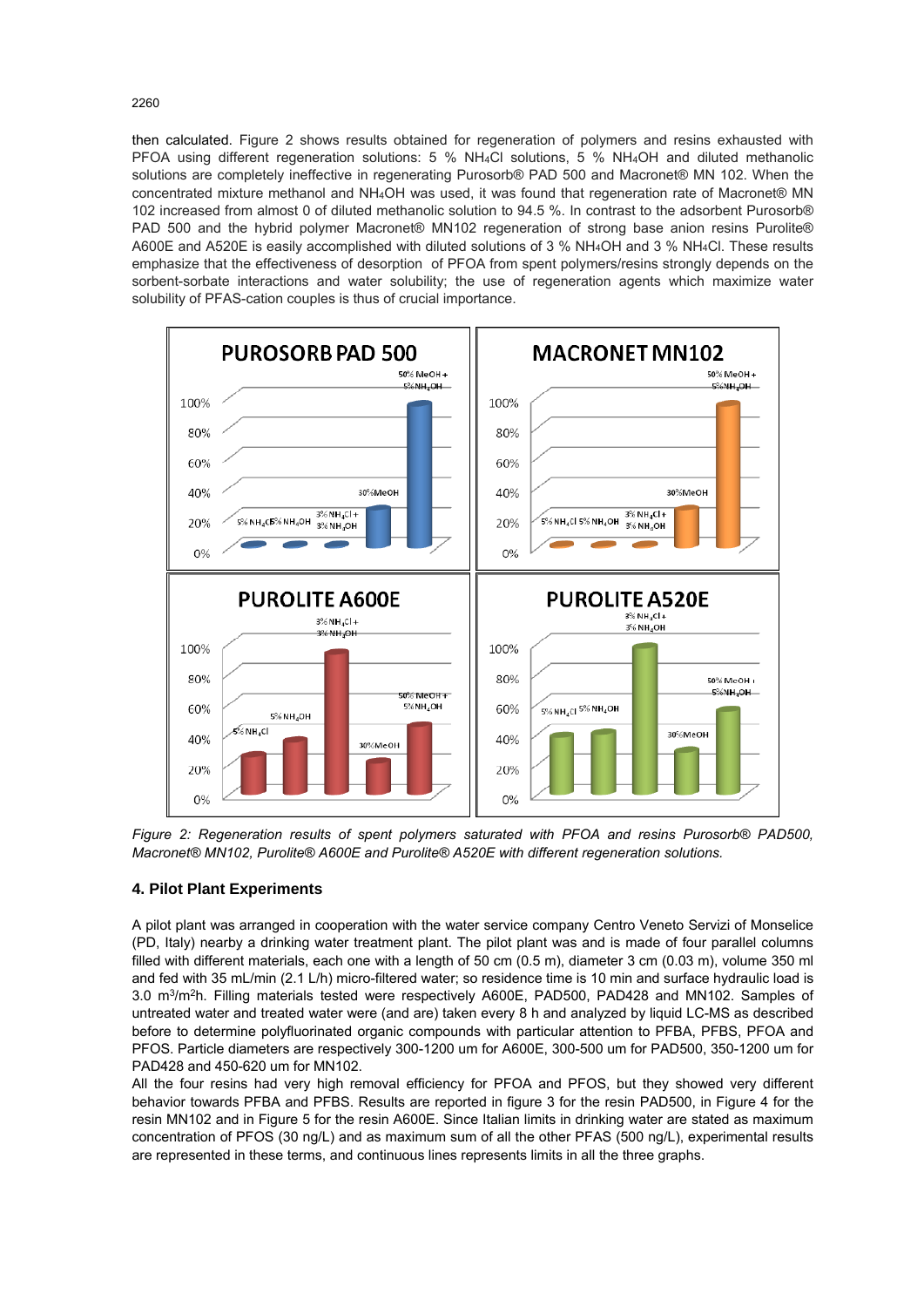

*Figure 3: Concentration of PFOS and ∑PFAS in treated water with resin PAD500.* 



*Figure 4: Concentration of PFOS and ∑PFAS in treated water with resin MN102.*



*Figure 5: Concentration of PFOS and ∑PFAS in treated water with resin A600E.*

Resin PAD500 (figure 3) removed almost 100 % of PFOA and PFOS, but it showed no efficiency for PFBA since the beginning of experiments, so the sum of PFAS (in which the most important component was PFBA in this water) was relatively high since the beginning of the test. Moreover, laboratory batch experiments evidenced difficulties in regeneration of PAD500, so experiments with this material were interrupted. Results encountered with PAD428 were very similar to the ones obtained with PAD500, so they are not represented in